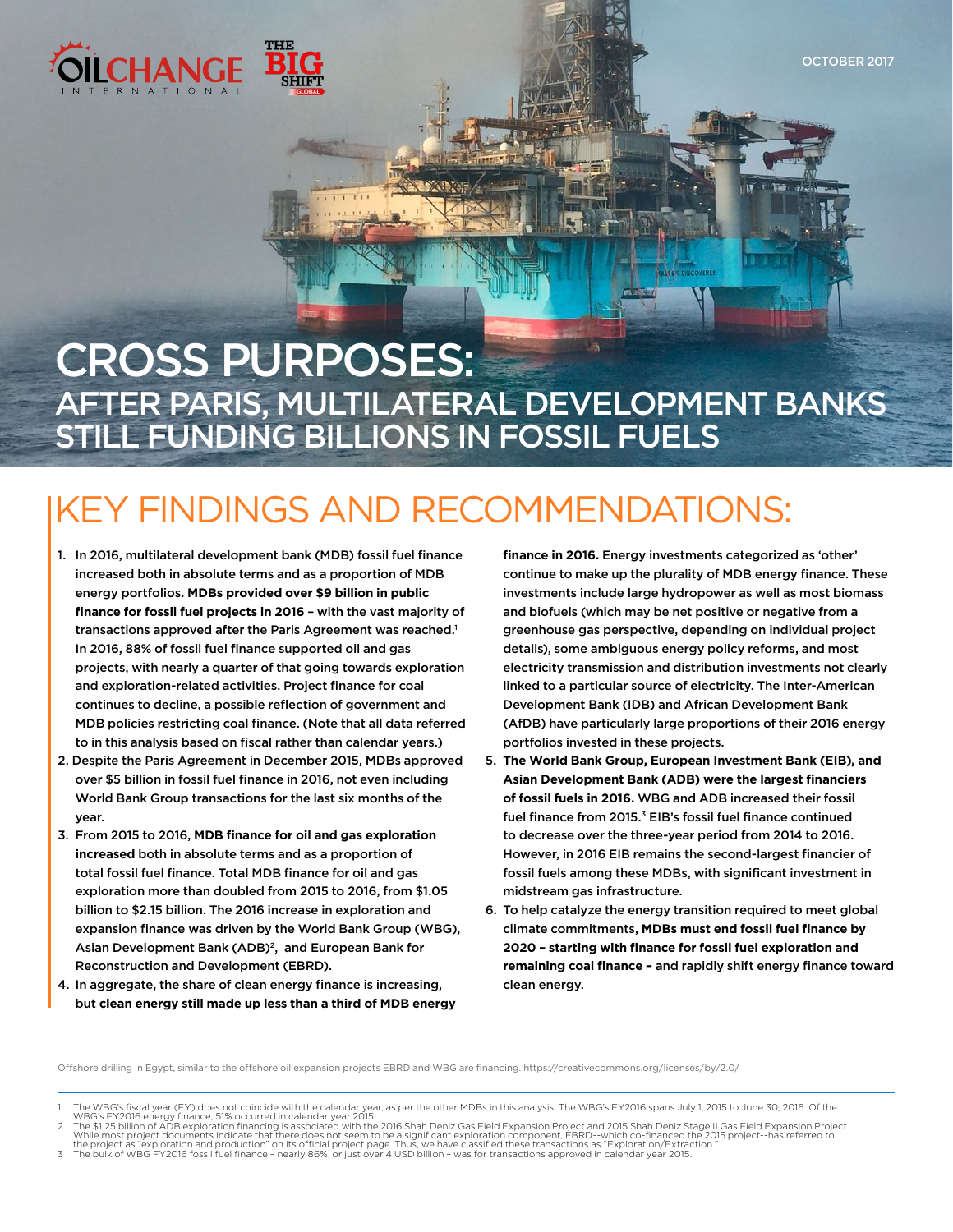### WHY MDBS MUST LEAD THE WAY

To understand whether and how public finance for energy has been shaped by the Paris Agreement on climate change, this analysis reviews energy finance from six major multilateral development banks – the African Development Bank, Asian Development Bank, European Bank for Reconstruction and Development, European Investment Bank,<sup>4</sup> Inter-American Development Bank, and the World Bank Group – from fiscal years 2014 through 2016 (note that all years referred to in this analysis are fiscal rather than calendar years).

In December 2015, governments adopted the following aim as part of the Paris Agreement on Climate Change: "To strengthen the global response to the threat of climate change … by … holding the increase in the global average temperature to well below 2oC above pre-industrial levels and pursuing efforts to limit the temperature increase to 1.5°C above preindustrial levels."5 The Paris Agreement includes the objective of "making finance flows consistent with a pathway towards low greenhouse gas emissions and climate resilient development."6

The Paris Agreement entered into force on November 4, 2016. Building on global momentum, in 2017, both G7 and G20 leaders (Donald Trump excepted) reiterated their commitment to the Paris Agreement. The G7 and G20 leaders also highlighted the importance of rapid climate action and the role of MDBs:

 "We welcome progress made to date by MDBs and other development finance institutions in updating and developing their policies in support of the 2030 Agenda for Sustainable Development, including the Sustainable Development Goals. At the same time, we acknowledge that further steps are

needed to align their financial support to the path which leads to the full implementation of the Paris Agreement and refrain from investment in high carbon assets."

*2017 G7 Bologna Environment Ministers' Meeting*

 "We call on all MDBs to identify opportunities for cooperation and enhanced action to address, inter alia, ambitious adaptation and mitigation finance, including coordinated support for country driven long-term strategies for low greenhouse gas emissions and respective technologies for climateresilient development... [and] to illustrate how private sector finance can be further mobilised to meet the objectives of the 2030 Agenda and the Paris Agreement."

*2017 G20 Hamburg Climate and Energy Action Plan for Growth* 

Initial research suggests that the 1.5°C warming limit may have moved from an "aspirational" political target to a necessary one if multilateral development banks are to meet their aims of lifting people out of poverty. Schleussner et al. points to "substantial differences in impacts between a 1.5°C and 2°C warming," including risk of severe degradation of all tropical coral reefs, a near doubling of reduction in median water availability for the Mediterranean region, and longer dry spells, with implications for agricultural yields in various contexts.7

Despite the urgent scientific implications and global climate commitments, MDBs provided over \$9 billion in public finance support to fossil fuels in fiscal year 2016. \$5 billion of this fossil fuel finance was approved after January 1, 2016, in the year after the Paris Agreement was reached (the remainder was approved in six

months prior in the first half of the World Bank Group's fiscal year). For any hope of limiting warming to below 1.5°C, MDBs can no longer support long-term fossil fuel infrastructure.

A 2016 analysis by Oil Change International shows that the potential carbon emissions from the world's already operating fields and mines would take us beyond 2°C of warming. The reserves in already operating oil and gas fields alone – excluding coal – would take the world beyond 1.5°C.<sup>8</sup>

Given the influence of MDB concessional finance $9$  as a signal to the broader investment community and its ability to mobilize private investment,<sup>10</sup> MDBs must deploy their full capabilities and resources to shift global investment away from fossil fuels and toward the development of clean energy systems. This shift must accelerate now in order to align financial flows with the objectives of the Paris Agreement.

#### SHIFT THE SUBSIDIES DATA

The data used in this analysis is drawn from Oil Change International's Shift the Subsidies database, which tracks energy projects financed by multilateral development banks, bilateral development finance institutions, export credit agencies, and other state-owned banks. The data includes funding originating from the MDBs' own capital resources and does not include financing from additional funds administered by the banks. This is the first publication to use Shift the Subsidies data for 2016 across the MDBs. All 2016 data covers transactions in calendar year 2016, except for WBG data, which covers a fiscal year from July 1, 2015 to June 30, 2016. Thus, 72% (or \$26.2 billion) of the 2016 finance covered in this analysis was approved in calendar year 2016, the year after the Paris Agreement on climate change was reached.

<sup>4</sup> Finance from EFSI and other European common funds are excluded from the EIB dataset.<br>5 United Nations Framework Convention on Climate Change "Paris Agreement" December

United Nations Framework Convention on Climate Change. "Paris Agreement," December 12, 2015. [https://unfccc.int/files/essential\\_background/convention/application/pdf/](https://unfccc.int/files/essential_background/convention/application/pdf/english_paris_agreement.pdf) [english\\_paris\\_agreement.pdf](https://unfccc.int/files/essential_background/convention/application/pdf/english_paris_agreement.pdf) 6 United Nations Framework Convention on Climate Change. "Paris Agreement," December 12, 2015. https://unfccc.int/files/essential\_background/convention/application/pdf/

english\_paris\_agreement.pd 7 Carl-Friedrich Schleussner, et al. "Differential climate impacts for policy-relevant limits to global warming: the case of 1.5°C and 2°C," Earth System Dynamics, 7, 327-351, April 21,

<sup>2016.</sup> <http://www.earth-syst-dynam.net/7/327/2016/><br>8 This conclusion is based on estimates of proven and probable oil and gas reserves, and proven coal reserves, sourced from Rystad Energy, World Energy Council, and IPCC. I

https://stats.oecd.org/glossary/detail.asp?ID=5901)<br>10 MDBs, "Mobilization of Private Finance by Multilateral [Development](http://documents.worldbank.org/curated/en/860721492635844277/pdf/114433-REVISED-11p-MDB-Joint-Report-Mobilization-Jul-21.pdf) Banks: 2016 Joint Repor[t,"](http://documents.worldbank.org/curated/en/860721492635844277/pdf/114433-REVISED-11p-MDB-Joint-Report-Mobilization-Jul-21.pdf) April [2017.](http://documents.worldbank.org/curated/en/860721492635844277/pdf/114433-REVISED-11p-MDB-Joint-Report-Mobilization-Jul-21.pdf) http://documents.worldbank.org/curated/en/860721492635844277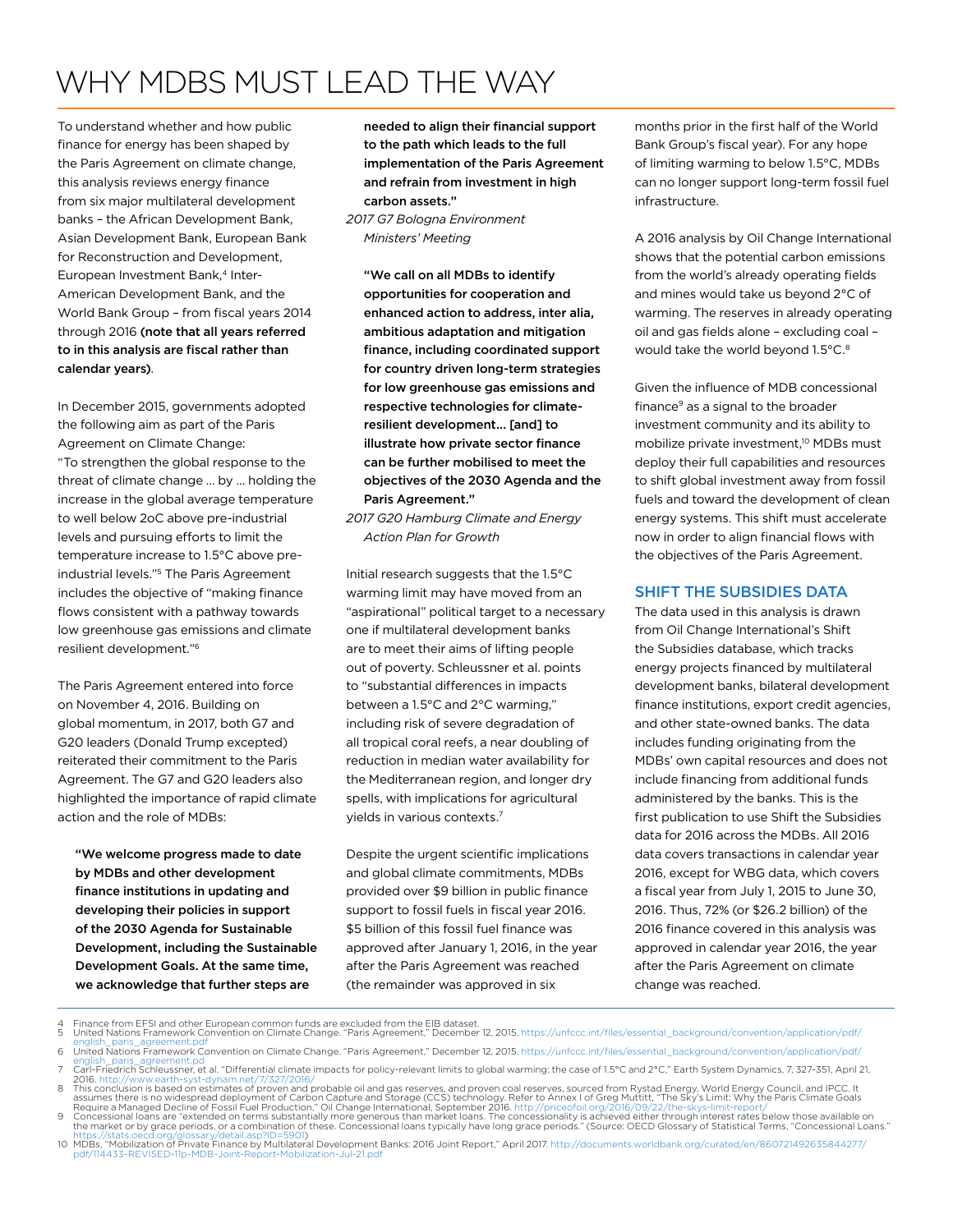

The naming ceremony of the "John Agyekum Kufuor" floating production, storage and offloading (FPSO) vessel was held in Singapore.

#### ENERGY FINANCING **CLASSIFICATION**

Fossil Fuel. Projects classified as 'Fossil Fuel' include any oil, gas, or coal production or exploration projects, as well as projects supporting the development or transmission of fossil fuel power. This category also includes any policy reforms that provide incentives for fossil fuel development and investment.

Clean Energy. Projects classified as 'Clean Energy' include energy sources that are both low-carbon and have low impacts on the local environment and human

populations. Some energy efficiency and some renewable energy – energy coming from naturally replenished resources, such as the sun, wind, rain, and tides, and geothermal energy – is included as 'Clean' energy. This category also includes any policy reforms that provide incentives for clean energy development and investment.

Other. Projects classified as 'Other' include projects not classified as 'Fossil Fuel' or 'Clean,' which can happen for multiple reasons. The development of some 'renewable' sources – notably large hydropower, biofuels, and biomass – can

have significant impacts on the local environment and human populations that make it difficult to consider them 'clean.' These energy sources, along with nuclear power, incineration, and other forms of power that are not fossil fuel but not 'clean,' are included in the 'Other' category. Many transmission or distribution projects and energy sector policy reforms that cannot be clearly linked to a specific source of energy with available documentation are also classified as 'Other.' See more at: [http://priceofoil.org/shift-the-subsidies](http://priceofoil.org/shift-the-subsidies-methodology/)[methodology/](http://priceofoil.org/shift-the-subsidies-methodology/)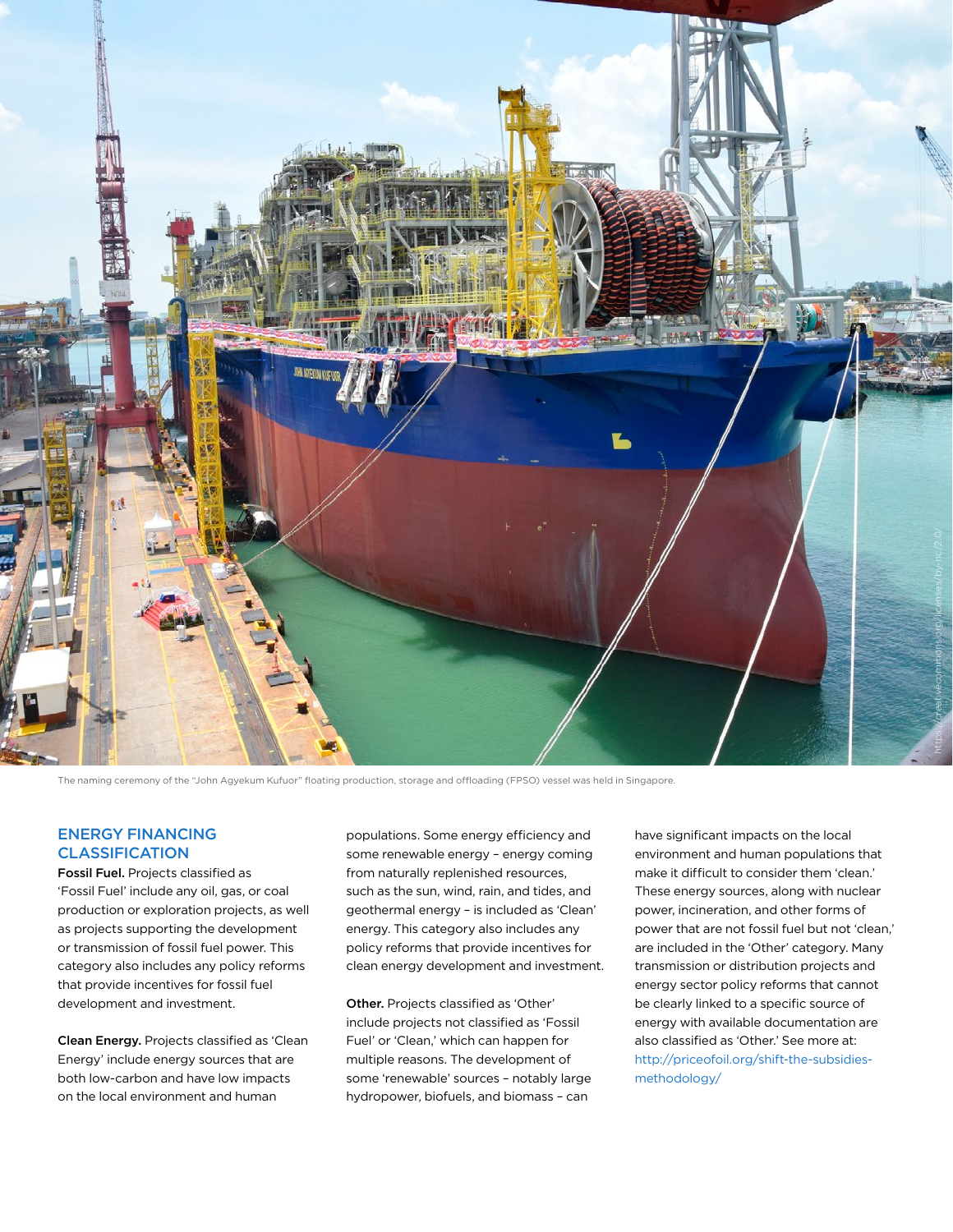### MULTILATERAL DEVELOPMENT BANK ENERGY FINANCE: DEVELOPMENTS POST-PARIS

In 2016, post-Paris Agreement, financing for fossil fuels still made up a significant portion of the energy portfolios of six major MDBs: African Development Bank, Asian Development Bank, European Bank for Reconstruction and Development, European Investment Bank, Inter-American Development Bank, and the World Bank Group. Combined, these MDBs contributed over \$9 billion in public finance for fossil fuels in 2016.<sup>11, 12</sup> From 2015 to 2016, fossil fuel finance increased in absolute terms and as a proportion of the MDBs' fiscal year energy portfolio (see Figure 1).

It is important to note that these totals are missing some development policy finance. Categorization of the energyrelated portions of that finance is difficult due to a lack of detail in project documentation. Other analyses have suggested that significant support for fossil fuel development may be included in development policy finance, and much of that support is not included in these totals.<sup>13</sup>

For the three-year period, MDB energy finance totaled over \$106 billion. Fossil fuel finance and clean energy finance were approximately equal, at around \$28 billion each.

**Fossil fuel finance is moving in the wrong direction. MDB public finance for fossil fuels increased in 2016 by about \$1.6 billion, a 22% increase over 2015 (see Figure 1).** Despite a reduction in coal

Figure 1 MDB Energy Finance (USD billions), 2014-2016



finance, support for oil and gas remains significant at \$7.9 billion in 2016. Oil and gas financing increased by over \$1.17 billion from 2015 to 2016. Of this increase, about 93% was for exploration activities, led by the WBG14, ADB, and EBRD. The increased fossil fuel finance from the WBG and ADB offset reductions in fossil fuel finance from the other MDBs. EIB showed the largest reduction in fossil fuel finance from 2015. However, despite its year-over-year decline, EIB remains the second-largest financier of fossil fuels among these MDBs.

The good news: clean energy finance increased as well in 2016 to \$11.4 billion, a 37% increase from 2015. MDBs provided more clean energy finance than fossil fuel finance in 2016 as the share of clean energy in MDB energy portfolios continued to

increase over the period. In 2016 alone, clean energy finance made up a greater share of MDB energy finance than fossil fuels, at 31% and 24% respectively. With the exception of IDB and AfDB, all MDBs increased public finance for clean energy in 2016. This support for clean energy is a component of MDB climate finance more broadly (see Box 1).

Whether significant – and dangerous – levels of MDB finance for fossil fuel production continue into the future depends in part upon institutions' ambition and ability to swiftly operationalize climate policies. For example, ADB is currently developing a framework through 2030, which includes commitments to measure, monitor, and reduce carbon emissions throughout its portfolio.

#### **Box 1: Multilateral Development Bank Climate Finance is at Odds with Fossil Fuel Finance**

In 2016, MDBs committed \$21.1 billion of climate mitigation finance to developing and emerging economies. Because only a fraction of this was in the energy sector, the numbers are not comparable with MDB fossil fuel or energy finance.<sup>15</sup> The MDB joint methodology for climate mitigation finance explicitly "recognizes the importance of long-term structural changes such as the energy production shift to renewable energy technologies."<sup>16</sup> MDBs' continued finance for long-term fossil fuel infrastructure is at odds with the objectives of their climate finance efforts.

16 Annex C: Joint Methodology for Tracking Climate Mitigation Finance in AfDB, ADB, EBRD, EIB, IDB, WBG, "Joint Report on Multilateral Development Banks' Climate Finance,"  $2016.$  https

<sup>11</sup> Roughly half of WBG FY2016 energy finance was approved in calendar year 2015, before the Paris Agreement was reached in December 2015. For the purposes of this report, we consider WBG FY2016 data (July 1, 2015 to June 30, 2016) as 2016. 12 86% (approximately \$4 billion) of WBG FY2016 fossil fuel finance is for transactions that occurred in June to December 2015.

<sup>&</sup>quot;Heike Mainhardt, "World Bank Development Policy Finance Props Up Fossil Fuels and Exacerbates Climate Change: Findings from Peru, Indonesia, Egypt, and Mozambique,"<br>Bank Information Center, Jamuary 2017. http://www.bankin

Bank Information Center, January 2017. htent/uploads/2017/01/Exec-Summary-1.11.17-2.pdf

<sup>14</sup> Heike Mainhardt, "World Bank Development Policy Finance Props Up Fossil Fuels and Exacerbates Climate Change: Findings from Peru, Indonesia, Egypt, and Mozambique," Bank Information Center, January 2017. http://www.bankinformationcenter.org/wp-content/uploads/2017/01/Exec-Summary-1.11.17-2.pdf

<sup>15</sup> Total climate finance for 2016 was \$27.44 billion. Of this, about \$25.5 billion was from MDBs' own accounts and nearly \$2 billion was from MDB-managed external resources<br>"such as trust-funded operations and dedicated cl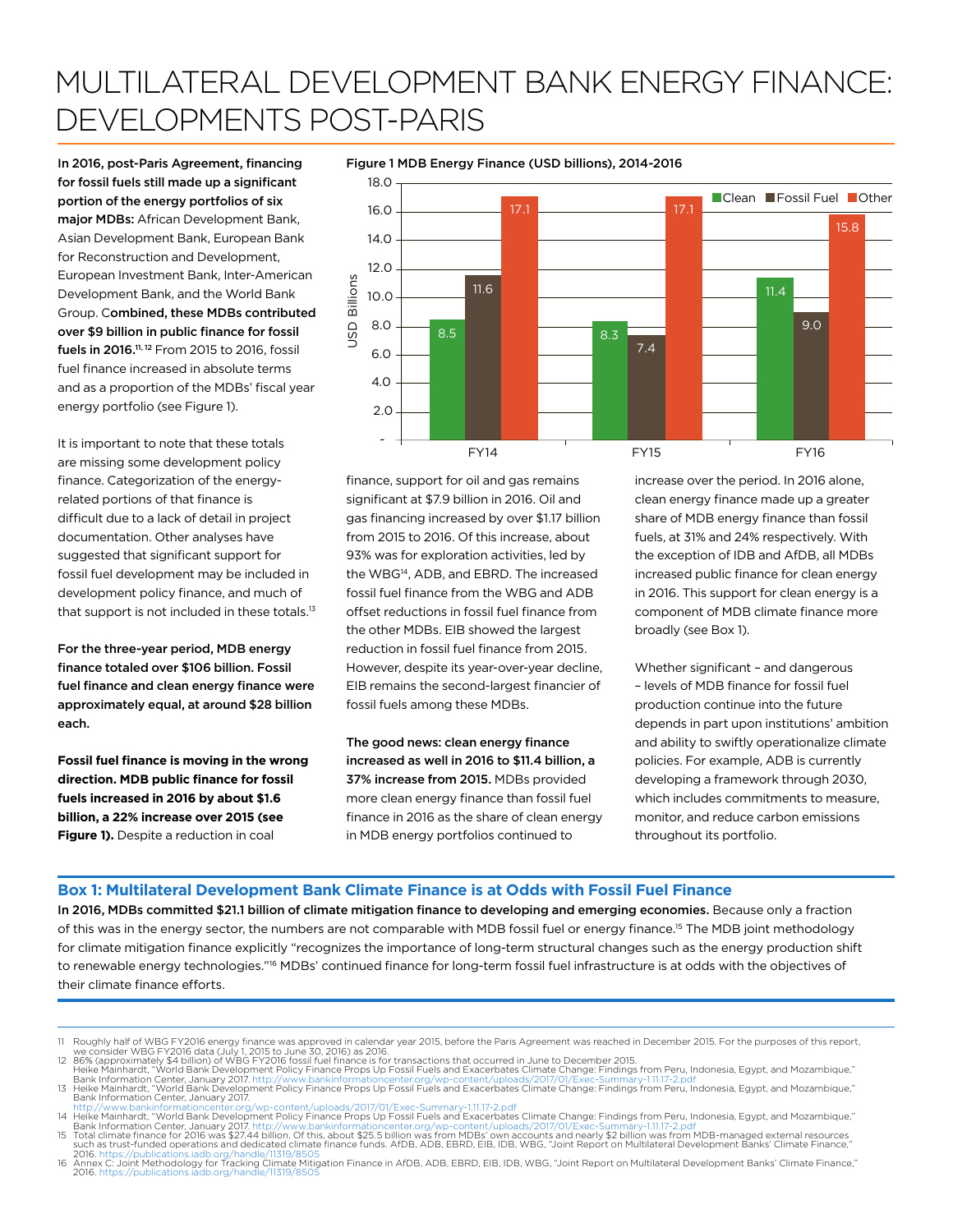### INDIVIDUAL BANK SNAPSHOTS

A summary of energy finance data disaggregated by MDB is provided below. Figure 2 provides an overview across the institutions by proportion of portfolio. Figure 3 illustrates exploration finance across the banks (also elaborated in an annex available online at [http://priceofoil.](http://priceofoil.org/2017/10/12/development-banks-still-funding-fossils/) [org/2017/10/12/development-banks-still](http://priceofoil.org/2017/10/12/development-banks-still-funding-fossils/)[funding-fossils](http://priceofoil.org/2017/10/12/development-banks-still-funding-fossils/)/).

Figure 2 Energy Portfolios, 2014-2016



Figure 3 Oil and Gas Exploration Finance (US billions)

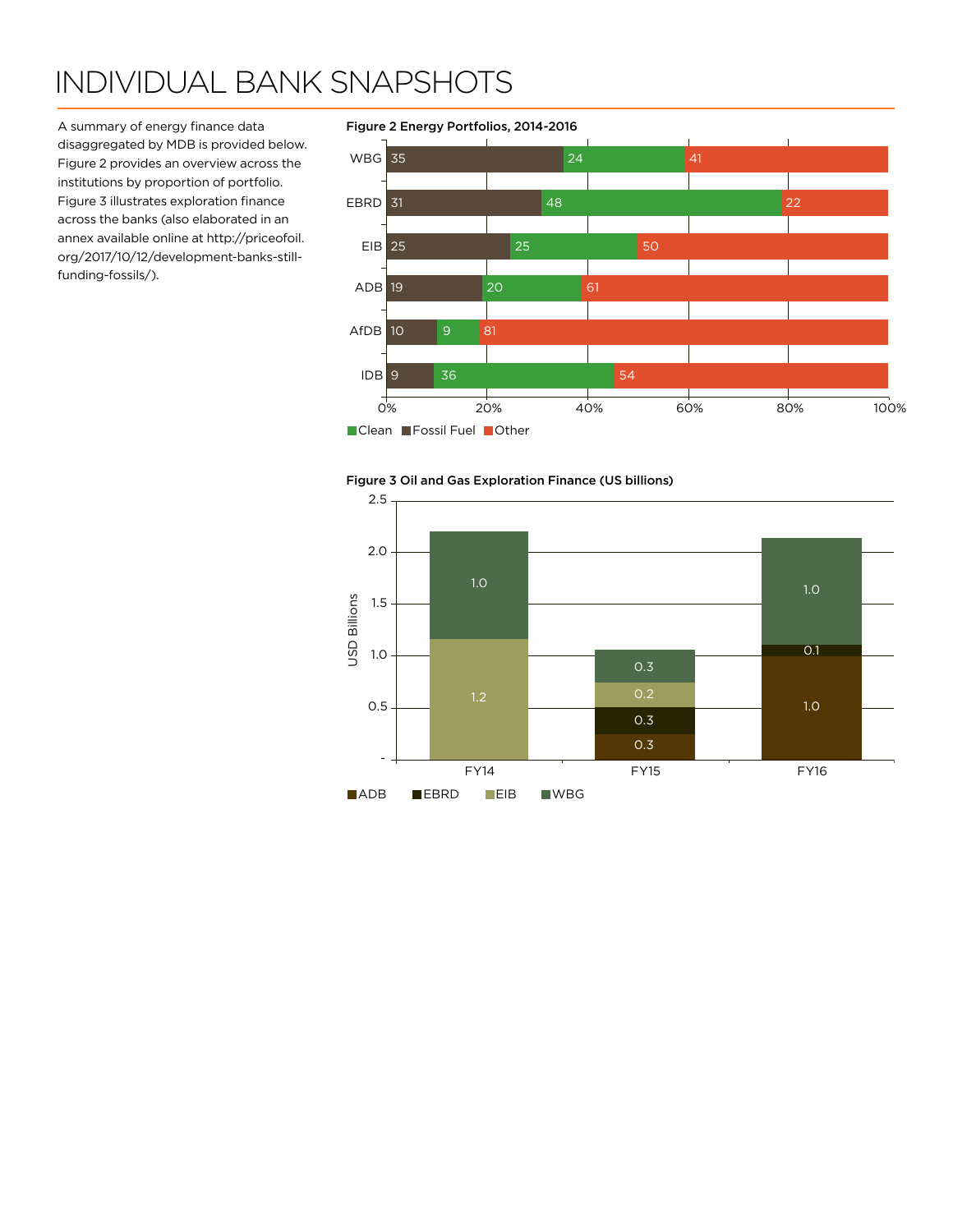#### AFRICAN DEVELOPMENT BANK: *FOSSIL FUEL FINANCE DECREASED, BUT SO DID*  **CLEAN ENERGY FINANCE**

AfDB provided over \$4 billion in energy finance over the period, ranging from \$1.3 billion to \$1.5 billion annually. Fossil fuel finance decreased from \$273 million to \$4.6 million over the period. However, clean energy finance also decreased – from \$229 million to \$18.5 million. AfDB has increased finance for 'other' forms of energy support. These include projects for electricity transmission and distribution infrastructure, projects related to energy sector policies and governance, and the design of financing facilities.

#### ASIAN DEVELOPMENT BANK: *INCREASING FOSSIL FUEL FINANCE FIVEFOLD*

ADB's energy finance totaled over \$14 billion for the period, ranging annually from about \$3.1 to \$5.6 billion. ADB increased its fossil fuel finance about fivefold from 2015 to 2016, while its clean energy finance only increased by a factor of 2.5. Out of the three years studied, 2016 – the most recent year, in which finance decisions were made after the Paris Agreement was reached – was the year with the largest amount of fossil fuel finance, both in absolute terms and as a proportion of ADB's annual energy portfolio. ADB has also increased finance for oil and gas extraction. In 2015 and 2016, ADB provided \$1.25 billion in guarantees and loans to Shah Deniz gas field expansion in Azerbaijan.

#### EUROPEAN BANK FOR RECONSTRUCTION AND DEVELOPMENT: *DOUBLING ITS CLEAN ENERGY FINANCE*

EBRD energy finance totaled nearly \$11 billion over the period, ranging annually from \$3 billion to \$4.8 billion. EBRD's finance for fossil fuels continued to decline from \$1.2 billion to \$950 million. EBRD more than doubled its clean energy finance in 2016, making it the third-largest financier of clean energy among the MDBs. In 2016, EBRD was the only bank that had the majority of its portfolio – nearly two thirds – in clean energy investments.

Despite this progress, EBRD invested over \$358 million in oil and gas exploration projects in Greece and Azerbaijan.







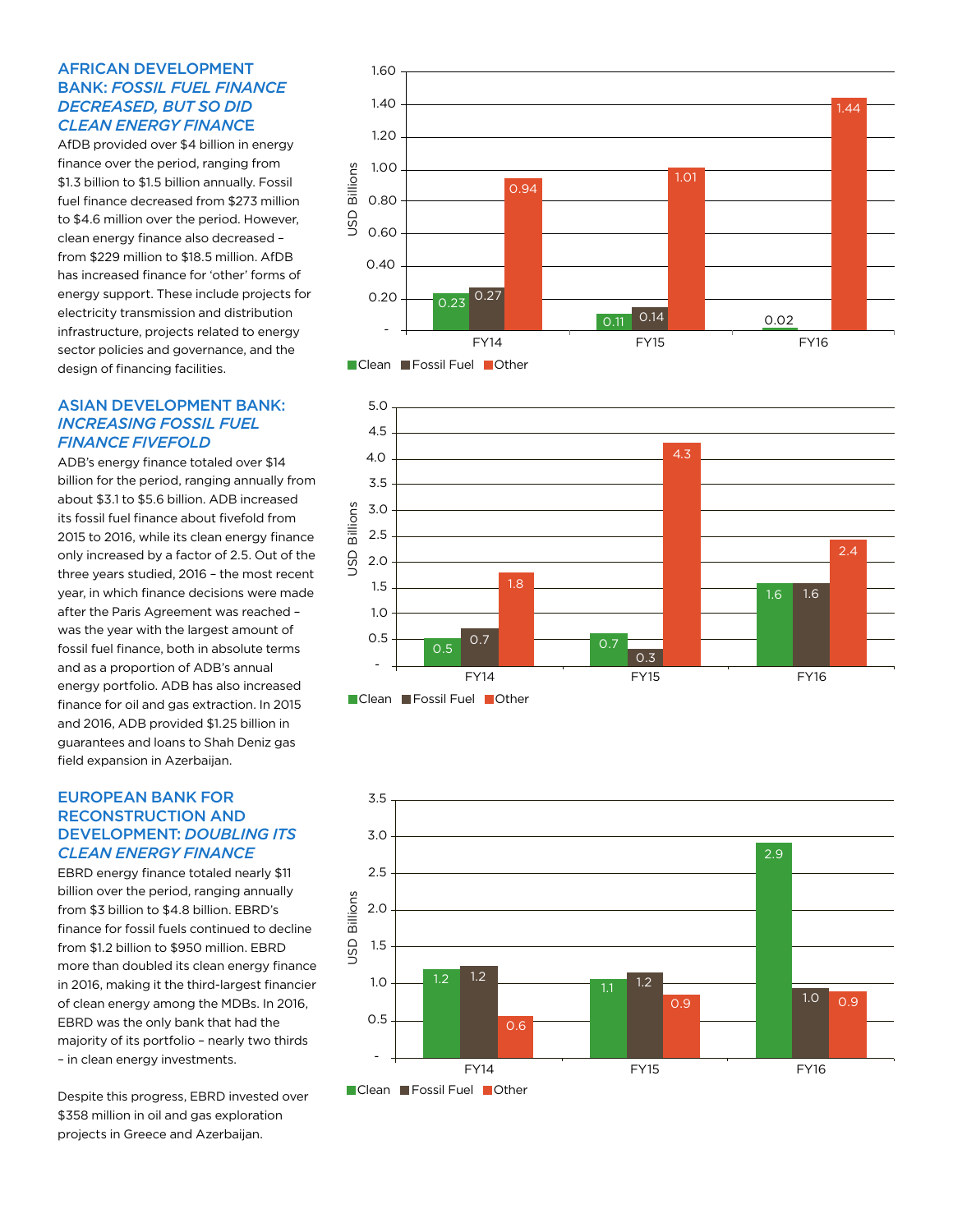#### EUROPEAN INVESTMENT BANK: *CLEAN ENERGY STAYS RELATIVELY STABLE, WHILE TOTAL ENERGY FINANCE DECREASES*

EIB's energy finance totaled \$38 billion for the period, declining from \$16.5 billion to \$9.4 billion annually. The decrease in total energy finance was driven by decreases in fossil fuel finance – from \$4.3 billion to \$1.6 billion – and a near halving of 'other' energy finance. EIB's clean energy finance remained relatively constant – ranging from \$2.7 billion to \$3.8 billion per year. EIB provided loans for oil and gas exploration in Italy in 2014 and 2015, but did not finance additional oil and gas exploration in 2016.

#### INTER-AMERICAN DEVELOPMENT BANK: *INCREASING ENERGY FINANCE FOR 'OTHER,' NON-CLEAN ENERGY PROJECTS*

Energy finance at IDB totaled \$6.1 billion for the period, increasing from \$1.3 billion to \$2.5 billion from 2014 to 2016. Fossil fuel finance – while still significant at \$117 million – was the second lowest of the MDBs in 2016. Clean energy finance remained volatile, ranging annually from \$349 million to \$1.1 billion. The most significant increases in energy finance were for 'other' energy investments, in particular electricity sector plans and studies, rural electrification, energy funds and financing programs, and large hydropower projects.

#### WORLD BANK GROUP: *CONTINUES TO LEAD FOSSIL FUEL INVESTMENT; CLEAN ENERGY LAGS BEHIND*

The WBG had the second-largest volume of energy finance among the MDBs for the period, totaling nearly \$33 billion. Annually, WBG energy finance ranged from \$8.6 billion to \$12.5 billion. The WBG increased its fossil fuel finance significantly in 2016 – at \$4.7 billion, this amount represents a doubling of its 2015 fossil fuel finance. In comparison, at \$3 billion in 2016, WBG clean energy finance remained significantly lower than its fossil fuel finance.